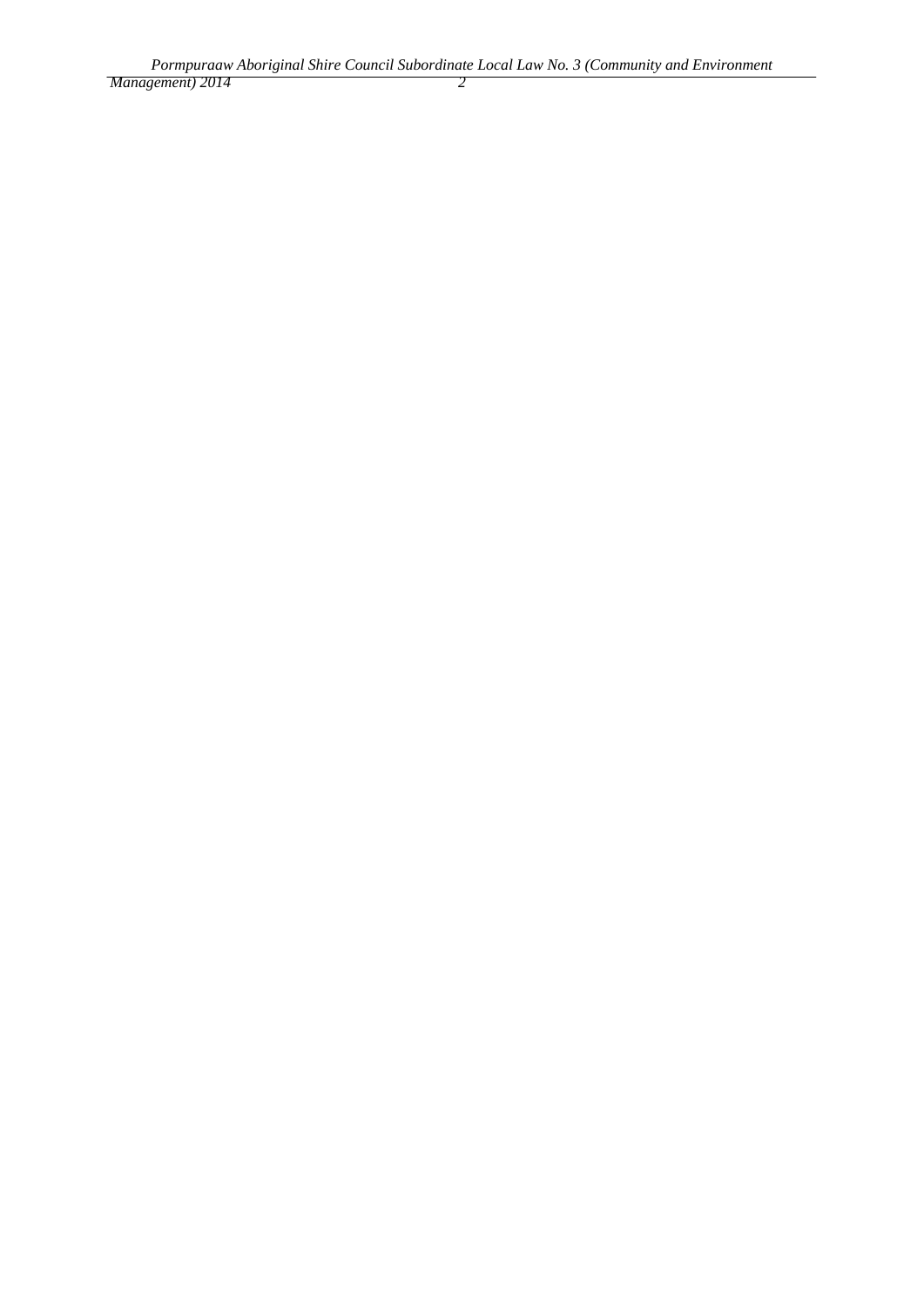# <span id="page-2-0"></span>**Part 1 Preliminary**

#### <span id="page-2-1"></span>**1 Short title**

This subordinate local law may be cited as *Subordinate Local Law No. 3 (Community and Environment Management) 2014.*

#### <span id="page-2-2"></span>**2 Purpose and how it is to be achieved**

- (1) The purpose of this subordinate local law is to supplement *Local Law No. 3 (Community and Environment Management) 2010*, which provides for protecting the environment and public health, safety and amenity within the local government's area.
- (2) The purpose is to be achieved by providing for—
	- (a) declaration of local pests; and
	- (b) prohibition of lighting or maintaining certain fires; and
	- (c) declaration of fire hazards; and
	- (d) declaration of community safety hazards; and
	- (e) prescribed requirements for owners of land containing community safety hazards; and
	- (f) declaration of noise standards.

#### <span id="page-2-3"></span>**3 Authorising local law**

The making of the provisions in this subordinate local law is authorised by *Local Law No. 3 (Community and Environment Management) 2010* (the *authorising local law*)*.*

#### <span id="page-2-4"></span>**4 Definitions**

Particular words used in this subordinate local law have the same meaning as provided for in the authorising local law.

### <span id="page-2-5"></span>**Part 2 Declared local pests**

#### <span id="page-2-6"></span>**5 Declaration of local pests—Authorising local law, s 6(1)**

For section 6(1) of the authorising local law, the animal or plant prescribed in column 2 of schedule 1 is a declared pest in the corresponding part of the local government's area mentioned in column 1 of schedule 1.

#### <span id="page-2-7"></span>**6 Persons exempted from introducing etc a declared local pest— Authorising local law, s 12(2)**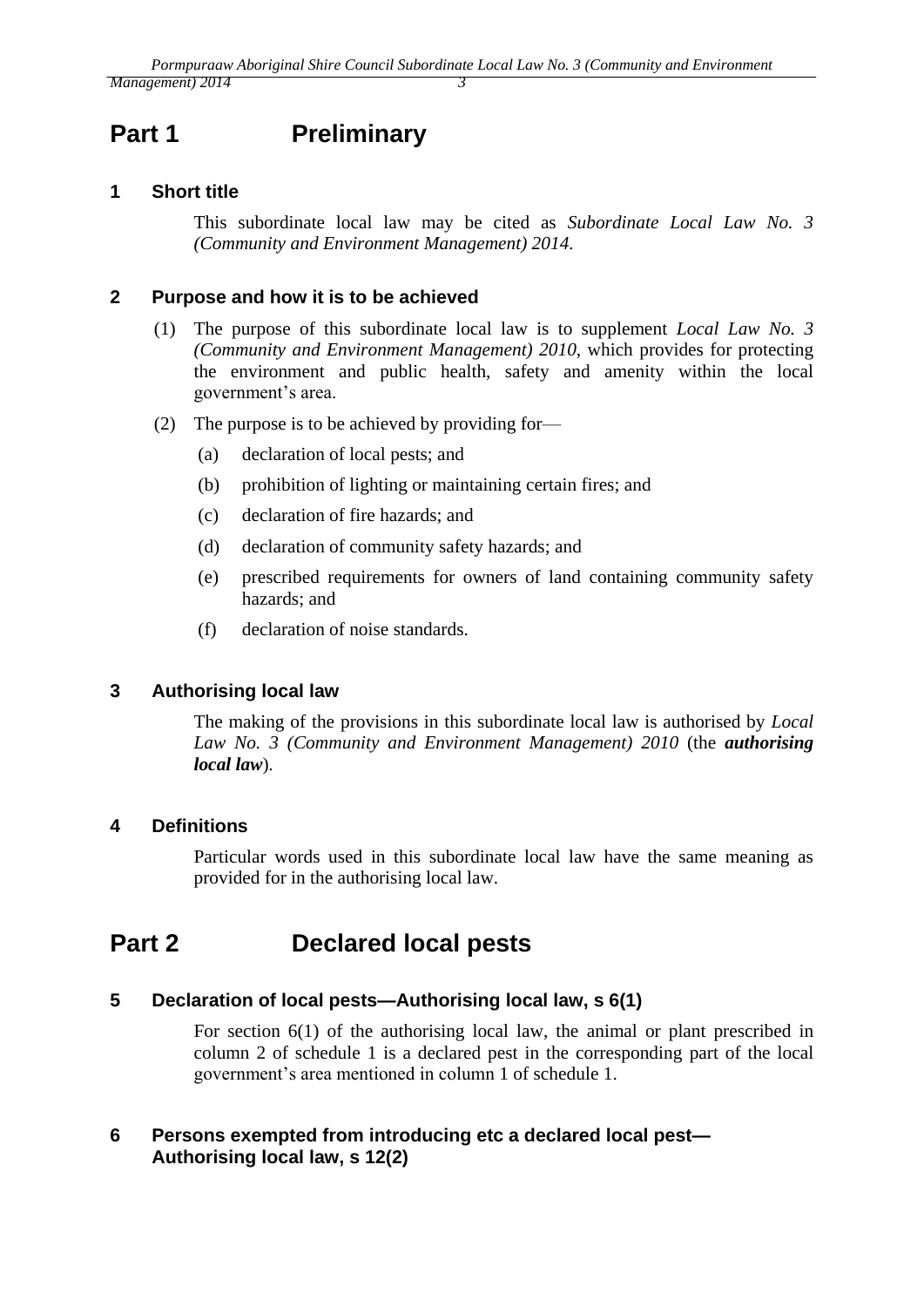For section 12(2) of the authorising local law, a person mentioned in column 1 of schedule 2 is exempt from section 12(1) of the authorising local law in relation to introducing, propagating, breeding or providing harbour to a declared local pest mentioned in the corresponding part of column 2 of schedule 2.

# <span id="page-3-0"></span>**Part 3 Overgrown and unsightly allotments**

*This part in the authorising local law does not contain any matters to be provided for by subordinate local law.*

# <span id="page-3-1"></span>**Part 4 Fires and fire hazards**

#### <span id="page-3-2"></span>**7 Prohibition on lighting or maintaining fires—Authorising local law, s 15(2)**

- (1) This section applies to the following fires<sup>1</sup>—
	- (a) a fire in which neither the height, width nor length of the material to be consumed exceeds 2 metres;
	- (b) a fire lit for the purpose of burning the carcass of a beast;
	- (c) a fire lit at a sawmill for the purpose of burning sawdust or other residue resulting from the operation of a sawmill;
	- (d) a fire lit out-doors, if enclosed in a fireplace so constructed as to prevent the escape of fire or any burning material therefrom.
- (2) For section 15(2) of the authorising local law, lighting or maintaining a fire described in column 2 of schedule 3 is declared to be prohibited in the corresponding part of the local government's area mentioned in column 1 of schedule 3.

#### <span id="page-3-3"></span>**8 Fire hazards—Authorising local law, s 16(3)(b)**

1

For section 16(3)(b) of the authorising local law, the following are declared to be fire hazards—

- live cinders or hot ash that is not enclosed in a fireplace so constructed as to prevent the escape of cinders or ash;
- a substantial accumulation of grass clippings that is liable to spontaneous combustion;
- dry vegetation that could be easily ignited or other flammable materials
- combustible materials, i.e. litter, mirrors, some metals, or what an authorised

<sup>&</sup>lt;sup>1</sup> Pursuant to a notification by the Fire and Rescue Services Commissioner published in the gazette on 6 August 2004 under section 63 of the *Fire and Rescue Service Act 1990*, the listed fires can generally be lit without a permit issued by a fire warden, provided adequate precautions are taken to prevent the spread of fire and the fire confirms with any local law. Local laws can therefore regulate these types of fire, which is the purpose of this subordinate local law.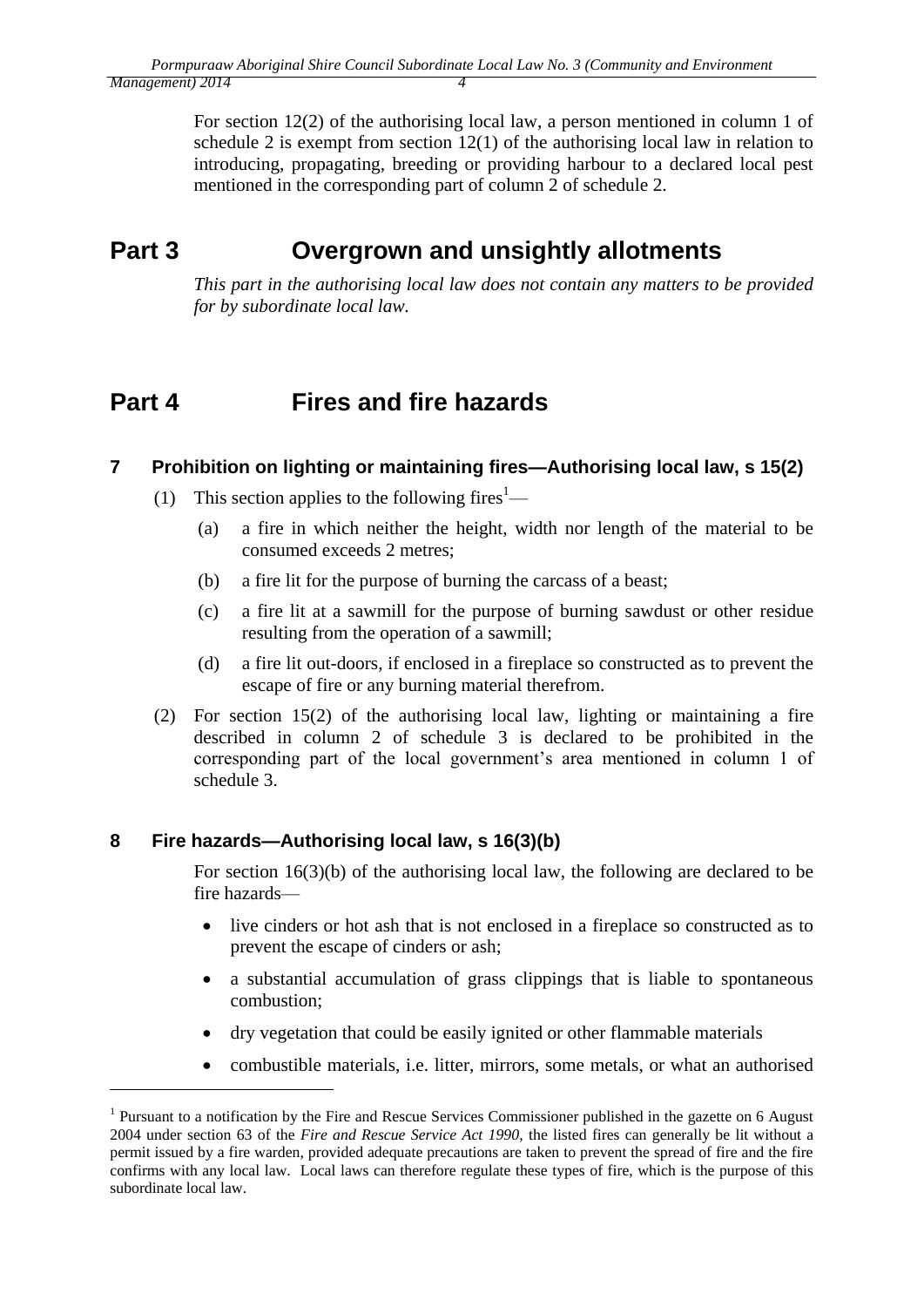person deems as a combustible material.

# <span id="page-4-0"></span>**Part 5 Community safety hazards**

#### <span id="page-4-1"></span>**9 Community safety hazards—Authorising local law, s 17(c)**

For section 17(c) of the authorising local law, the following are declared to be community safety hazards—

- (a) barbed wire fencing and electric fencing on land adjoining a local government controlled area used for recreational purposes;
- (b) barbed wire fencing and electric fencing located on allotments smaller than 1 hectare;

(c) a tree that—

- (i) is located on land adjoining a local government controlled area or road; and
- (ii) in the opinion of an authorised person poses a significant risk of causing injury to a person using the area or road or damage to property located on the area or road;

(d) discarded or disused machinery or machinery parts, broken down or severely rusted vehicles;

(e) discarded bottles, containers or packaging;

(f) refuse or storage of sheet metal roofing, guttering or other scrap metal; and

(g) objects that are unsecured or inadequately secured and are likely to be carried away in high winds with resulting risk of personal injury or property damage.

(h) water tanks.

(i) poorly maintained fencing.

#### <span id="page-4-2"></span>**10 Prescribed requirements for community safety hazards—Authorising local law, s 20(1)**

For section 20(1) of the authorising local law, a responsible person for a community safety hazard listed in column 1 of schedule 4 must meet the requirements prescribed in the corresponding part of column 2 of schedule 4.

## <span id="page-4-3"></span>**Part 6 Noise standards**

#### <span id="page-4-4"></span>**11 Prescribed noise standards—Authorising local law, s 21(2)**

(1) For section 21(2) of the authorising local law, the noise standard in column 2 of schedule 5 is prescribed for the section of the *Environmental Protection Act 1994*, chapter 8, part 3B, division 3 stated in column 1 of schedule 5.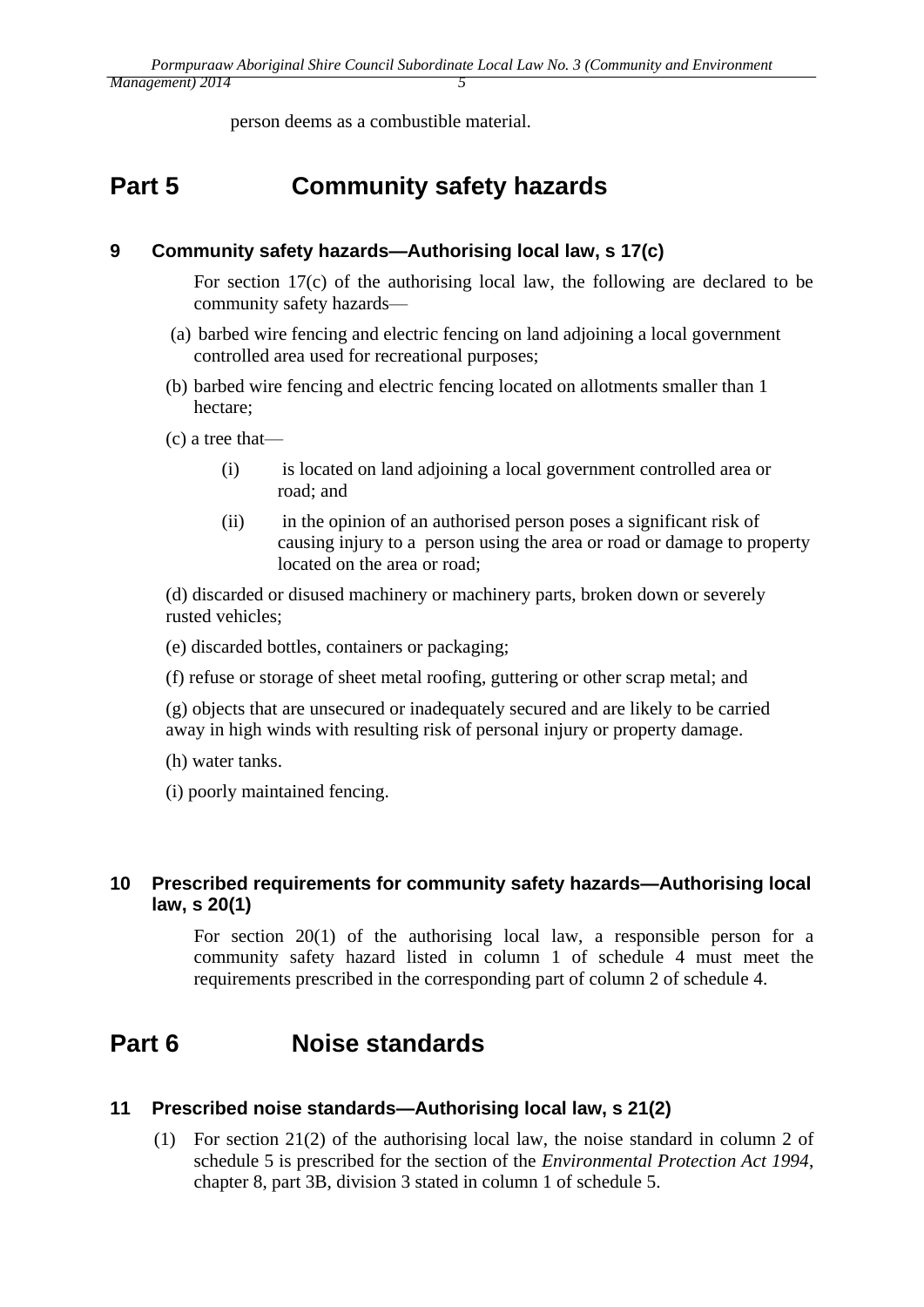(2) For section 21(2) of the authorising local law, the noise standard in column 2 of schedule 5 applies in the corresponding part of the local government's area mentioned in column 3 of schedule 5.

# **Part 7 Miscellaneous**

*This part in the authorising local law does not contain any matters to be provided for by subordinate local law.*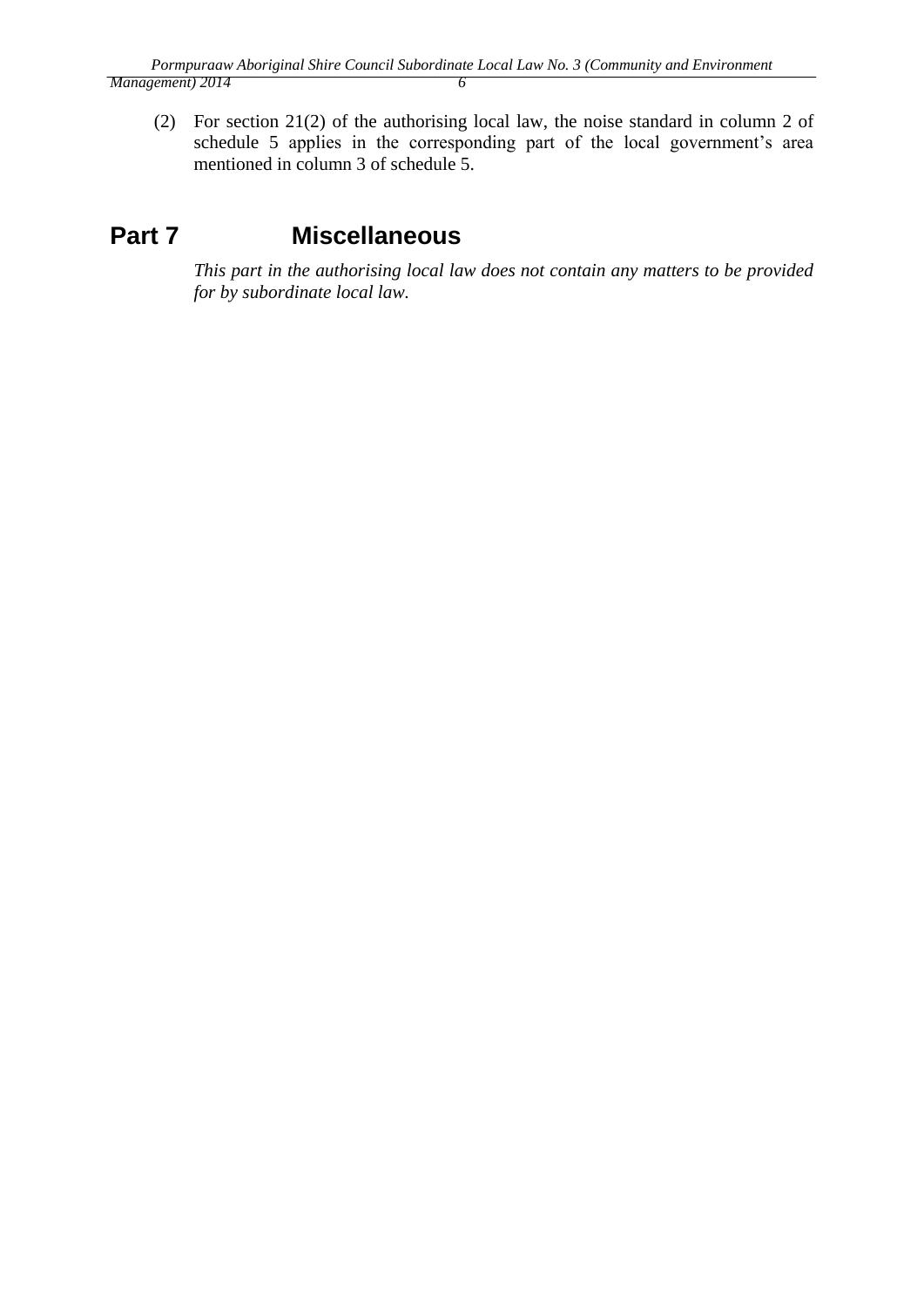# **Schedule 1 Declared local pests**

Section 5

| <b>Column 1</b><br>Applicable part of local government's | Column <sub>2</sub><br><b>Declared local pest</b>                                                                                                                          |
|----------------------------------------------------------|----------------------------------------------------------------------------------------------------------------------------------------------------------------------------|
| area<br>Entire local government area                     | (a) For the purposes of section $6(1)$ of<br>the local law, animals and plants<br>included in a register (the Pest Plant and<br>Animal Register) are declared local pests. |
|                                                          | (b) The Pest Plant and Animal Register<br>must be kept available for inspection and<br>purchase at each public office of the local<br>government.                          |
|                                                          | All plants and animals listed in local<br>government Pest Plant and Animal<br>Register including, but not limited to-                                                      |
|                                                          | Parkinsonia (Parkinsonia<br>Aculeate)                                                                                                                                      |
|                                                          | Rubber Vine (Cryptostegia<br>grandiflora)                                                                                                                                  |
|                                                          | Chinee Apple (Zizphus<br>Mauritiana)                                                                                                                                       |
|                                                          | Caltrop Mungkan name:<br>Tharwenga Thaayorre name:<br>Tharpunkal (Tribulis Terrestris)                                                                                     |
|                                                          | Castor Oil Plant (Ricinus<br>Communis)                                                                                                                                     |
|                                                          | Hyptis ( <i>Hyptis suaveolens Hyptis</i><br>Pectinata)                                                                                                                     |
|                                                          | Leucaena /Coffee Bush<br>(Leucaena leucocephala)                                                                                                                           |
|                                                          | Neem (Azadirachta indica)                                                                                                                                                  |
|                                                          | Calotrope (Rubber Bush)                                                                                                                                                    |
|                                                          | Candle Bush (Senna alata)                                                                                                                                                  |
|                                                          | Grader Grass (Themeda                                                                                                                                                      |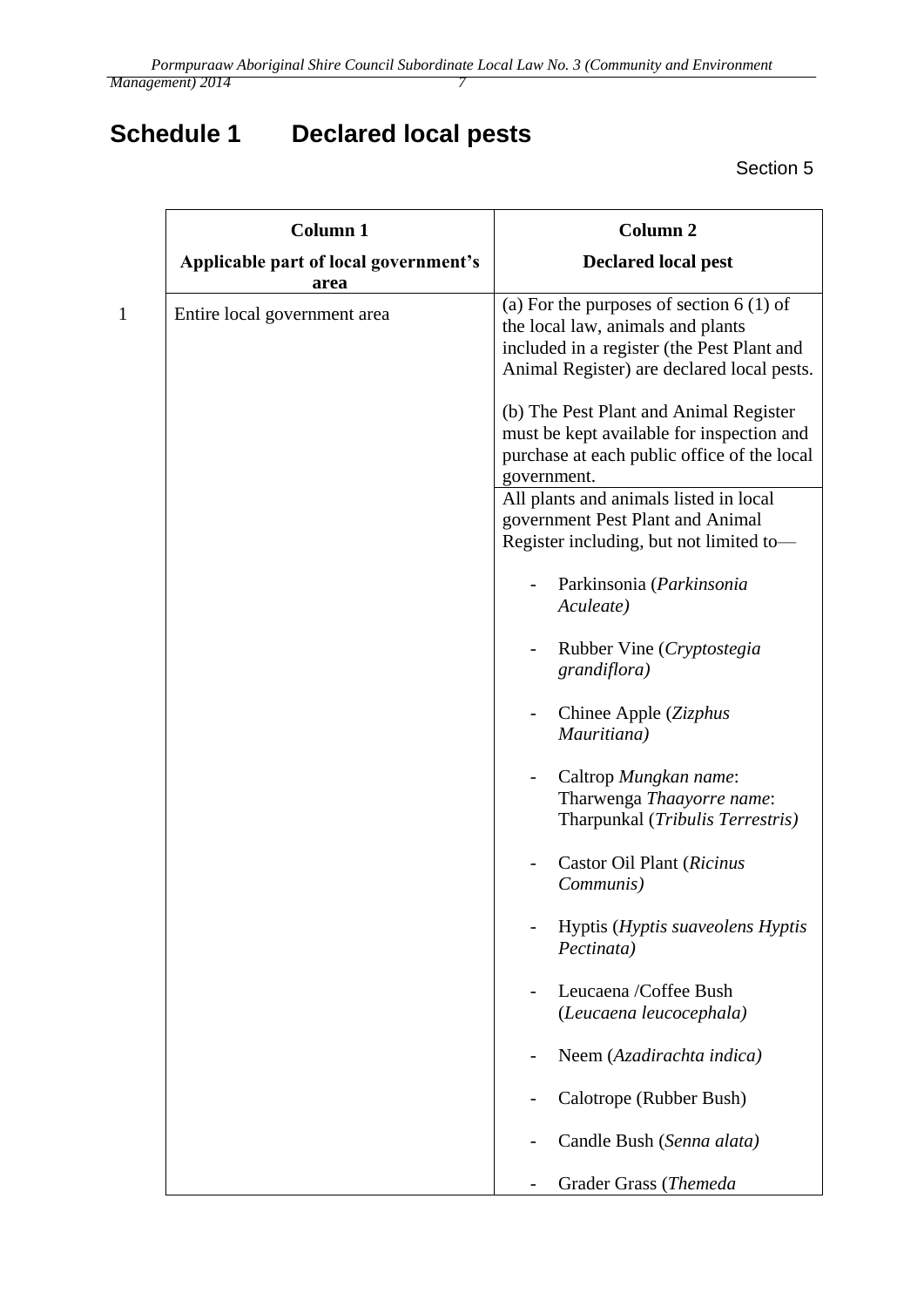| Management) 2014 |  |  |
|------------------|--|--|

| Quadravalvis)                                                                                    |
|--------------------------------------------------------------------------------------------------|
| Sida (Sida rhombifolia)                                                                          |
| Lantana (Lantana camara)                                                                         |
| Olive Hymenachne (Hymenachne<br>Amplexicaulis)                                                   |
| Mimosa pigra (Mimosa pigra)                                                                      |
| Pond Apple (Annona glabra)                                                                       |
| Salvinia (Salvinia molesta)                                                                      |
| Sicklepod (Senna obtusifolia)                                                                    |
| Singapore daisy (Sphagneticola<br>trilobata)                                                     |
| Spinyheaded Sida (Sida acuta)                                                                    |
| Thunbergia (Thunbergia<br>$\overline{\phantom{0}}$<br>laurifolia)<br>(Thunbergia<br>grandiflora) |
| Water hyacinth (Eichhornia<br>crassipes)                                                         |
| Centro (Centrosema molle)                                                                        |
| Grader Grass (Themeda<br>quadrivalis)                                                            |
| Ipomoea sp. (Impomoea<br>hederifolia)                                                            |
| Khaki Burr (Alternanthera<br><i>pungens</i> )                                                    |
| Nagora Burr (Xanthium<br>occidentale)                                                            |
| Mossman River Grass (Cenchrus<br>echinatus)                                                      |
| Para Grass (Brachiaraia mutica)                                                                  |
| Passionfruit (Passiflora sp.)                                                                    |
|                                                                                                  |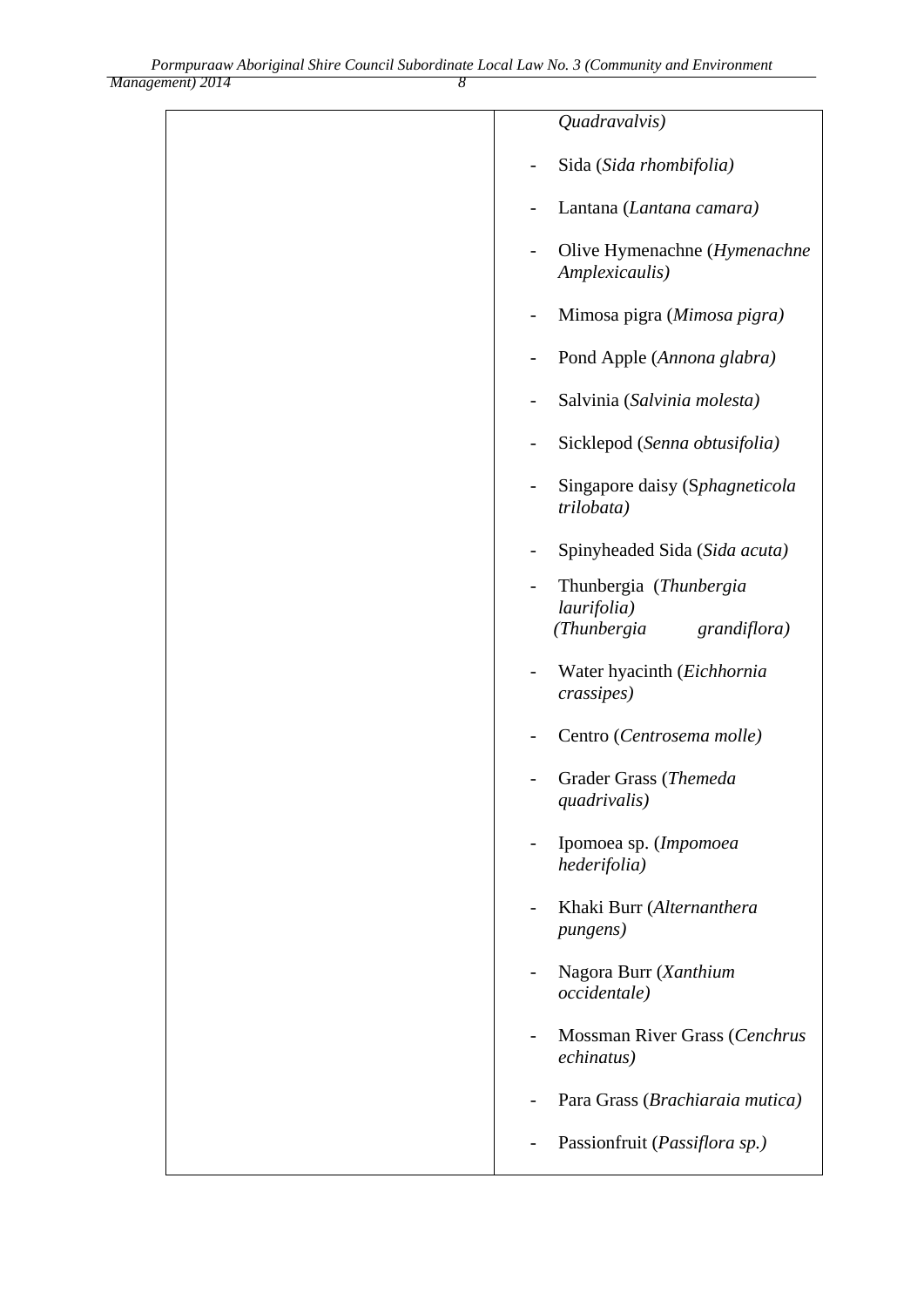| Stylo (Stylosanthes hamate)<br>$\overline{\phantom{a}}$              |
|----------------------------------------------------------------------|
| Yellow Bells (Techoma stans)                                         |
| Feral pigs (Sus scrofa)                                              |
| Dingo (C.familiaris dingo)                                           |
| Feral / Wandering cats ( <i>Felis</i><br>$\qquad \qquad -$<br>catus) |
| Rabbits (Oryctolagus cuniculus)<br>$\overline{\phantom{0}}$          |
| Feral horses ( <i>Equus caballus</i> )                               |
| Feral cattle ( <i>Bos indicus</i> )                                  |
| Buffalo (Bubalus bubalis)                                            |

## **Schedule 2 Persons exempted from offence of introducing etc declared local pest**

1

Section 6(2)

| Column 1                                                                                                                                                        | Column 2                                                                                    |
|-----------------------------------------------------------------------------------------------------------------------------------------------------------------|---------------------------------------------------------------------------------------------|
| <b>Exempt person</b>                                                                                                                                            | <b>Declared local pest</b>                                                                  |
| Authorised persons of, or persons<br>engaged by, a local, state or<br>commonwealth government authority<br>while acting under the direction of the<br>authority | (a) All plants and animals listed in local<br>government Pest Plant and Animal<br>Register. |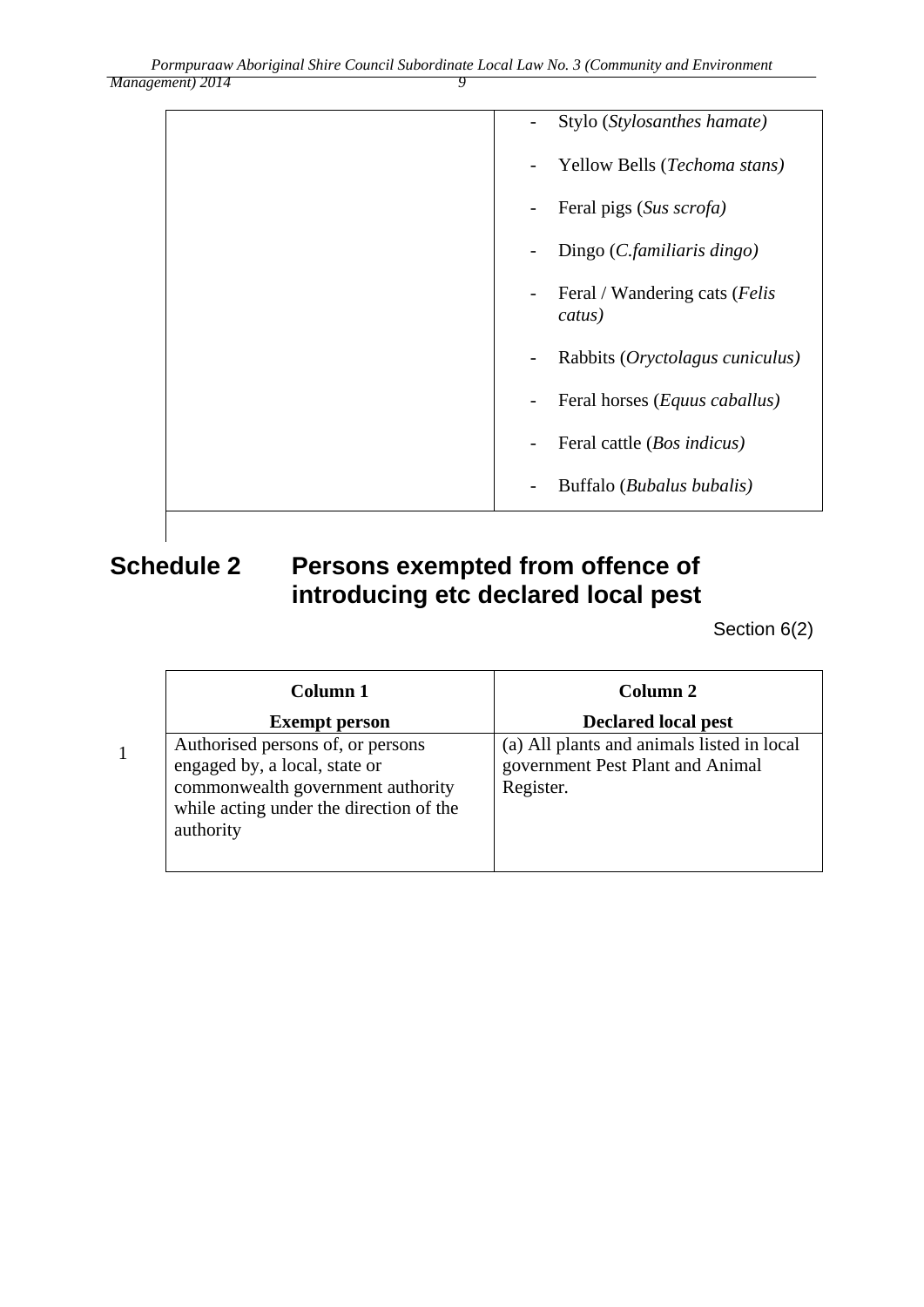# **Schedule 3 Prohibited fires**

Section 7(2)

|              | <b>Column 1</b><br>Applicable part of local government's | <b>Column 2</b><br><b>Prohibited fire</b>                                                                                                                                                                                                                                                                                                                                                                                                                                                                                                                                                                                   |
|--------------|----------------------------------------------------------|-----------------------------------------------------------------------------------------------------------------------------------------------------------------------------------------------------------------------------------------------------------------------------------------------------------------------------------------------------------------------------------------------------------------------------------------------------------------------------------------------------------------------------------------------------------------------------------------------------------------------------|
|              | area                                                     |                                                                                                                                                                                                                                                                                                                                                                                                                                                                                                                                                                                                                             |
| $\mathbf{1}$ | Entire local government area                             | A fire that is not contained in a<br>$\bullet$<br>commercial standard incinerator<br>constructed in accordance with<br>Australian Standard 1875 (or any<br>other applicable Australian Standard;<br>or<br>A person must not light or maintain a<br>fire in the open air (including the use<br>of an incinerator) within 100m of a<br>residence except for the purposes of<br>cooking and comfort.<br>A fire that causes smoke or other<br>products of combustion and is likely<br>to cause irritation, annoyance or<br>distress to others.<br>A fire that exposes property to the<br>risk or damage or destruction by fire. |
|              |                                                          |                                                                                                                                                                                                                                                                                                                                                                                                                                                                                                                                                                                                                             |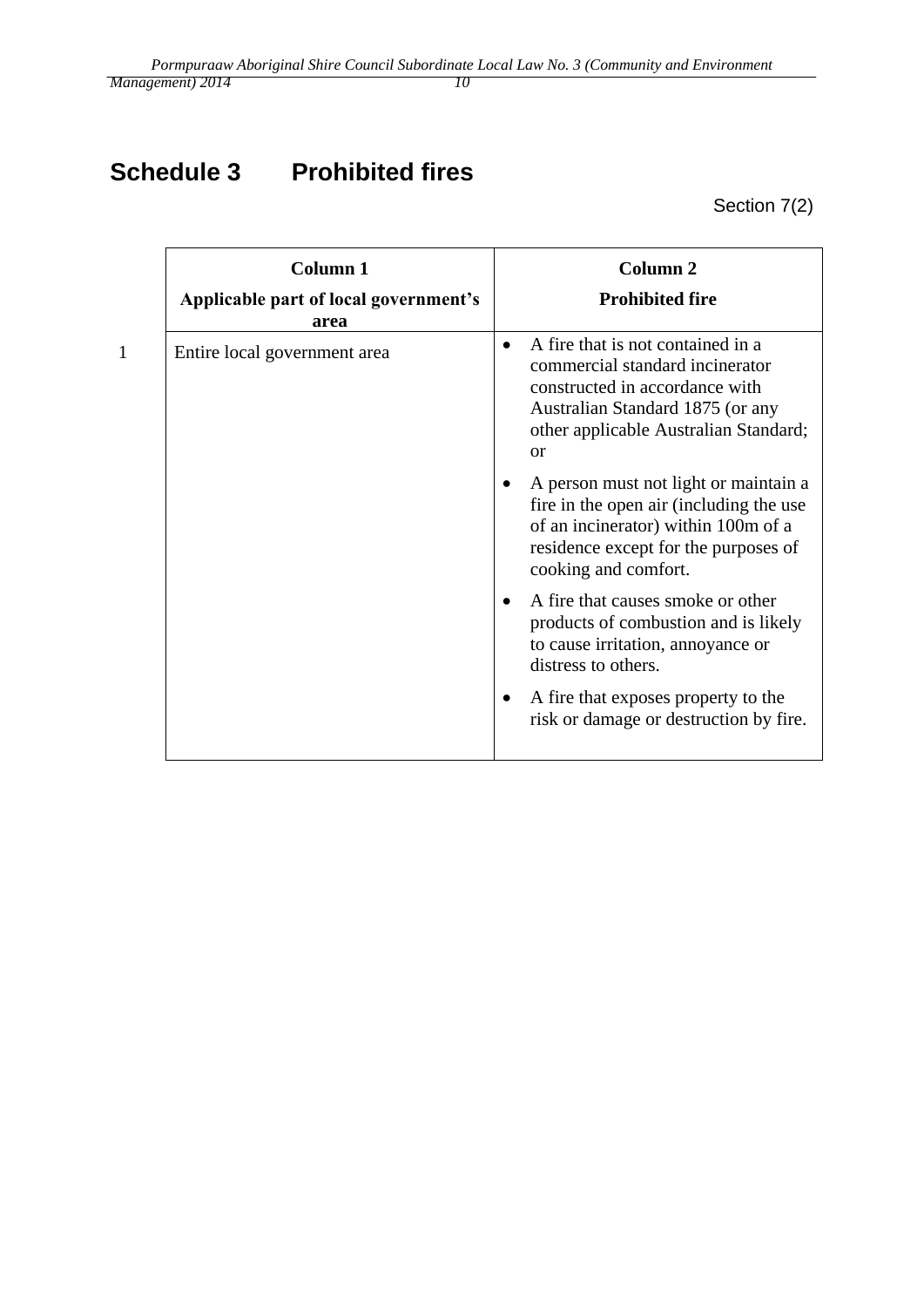# **Schedule 4 Prescribed requirements for community safety hazards**

Section 10

| <b>Column 1</b>                                                                                                                                                   | <b>Column 2</b>                                                                                                                                                                                           |
|-------------------------------------------------------------------------------------------------------------------------------------------------------------------|-----------------------------------------------------------------------------------------------------------------------------------------------------------------------------------------------------------|
| <b>Community safety hazard</b>                                                                                                                                    | Prescribed requirements to be met by<br>owner of land                                                                                                                                                     |
| <b>Barbed wire fencing</b>                                                                                                                                        | (a) Allotments less than 1 hectare $-$<br>barbed wire must be used only as a<br>security fence with the barbed wire to be<br>more than 2 metres off the ground.                                           |
|                                                                                                                                                                   | (b) considered safe by an authorised<br>person                                                                                                                                                            |
| Electric fencing                                                                                                                                                  | (a) Fencing must not be installed along a<br>boundary adjoining a public park or<br>residential property;                                                                                                 |
|                                                                                                                                                                   | (b) Electric fencing must only be used on<br>allotments greater than one hectare;                                                                                                                         |
|                                                                                                                                                                   | (c) Where the fencing adjoins any road or<br>public place, warning signs of a size that<br>can be read from a distance of 5 metres<br>must be fixed at a maximum of 5 metre<br>intervals along the fence. |
|                                                                                                                                                                   | (d) Fencing must be installed, operated<br>and maintained in accordance with<br>AS/NZS<br>3014:2003.                                                                                                      |
|                                                                                                                                                                   | (e) Fencing for security must be installed,<br>operated and maintained in accordance<br>with AS/NZS 016:2002.                                                                                             |
| Discarded or disused machinery; Broken<br>down machinery parts; Severely rusted<br>vehicles; Discarded bottles, containers<br>or Packaging; Refuse or scrap metal | (a) Must be stored in a structure<br>considered appropriate by an authorised<br>person; and                                                                                                               |
|                                                                                                                                                                   | (b) Any unsightly objects in the opinion<br>of an authorised person are to be<br>screened from public view.                                                                                               |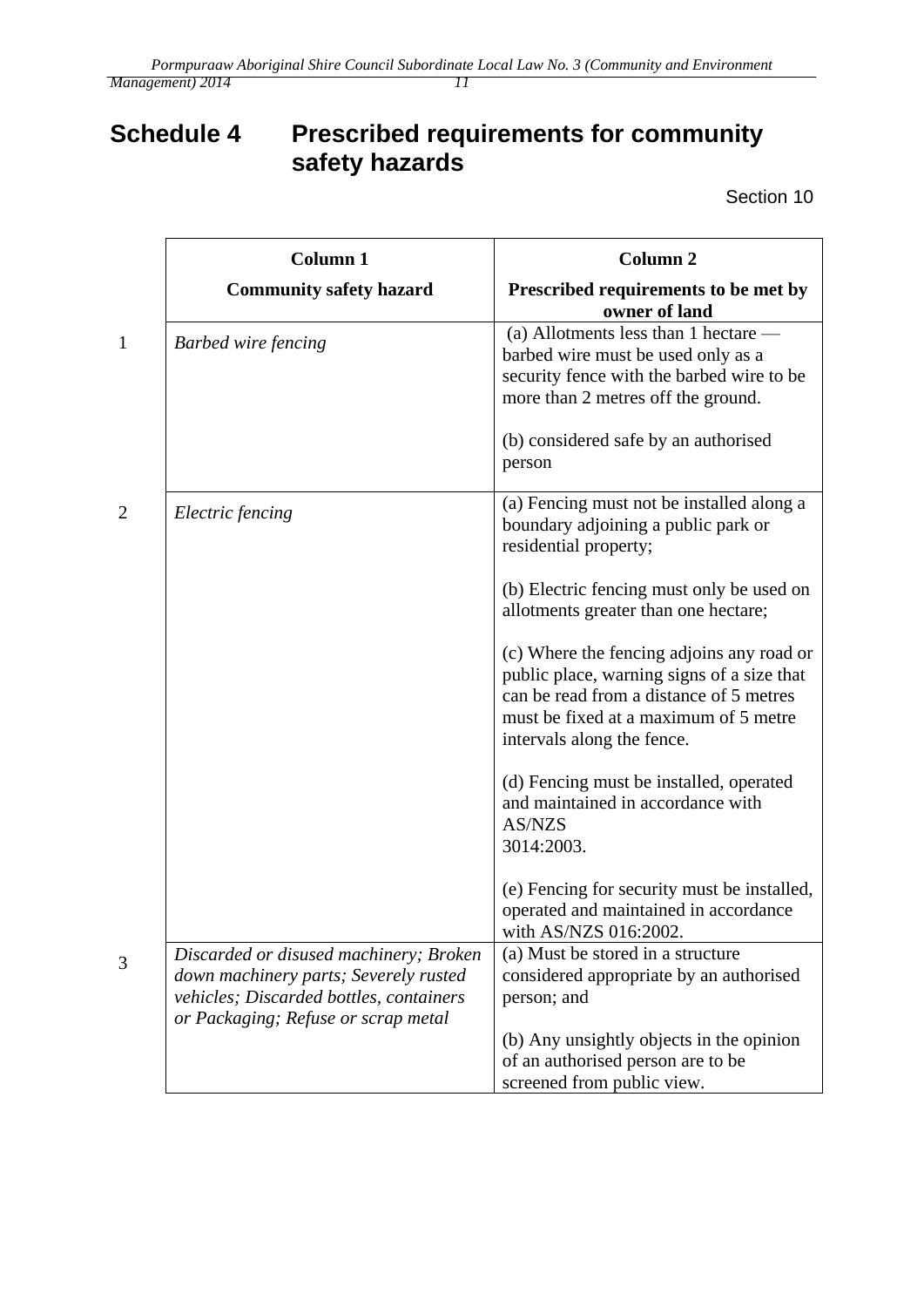| $\overline{A}$ | Objects that are unsecured or<br>inadequately secured and likely to be<br>carried away in high winds with<br>resulting risk of personal injury or<br>property damage | (a) All objects or materials must be<br>weighted down or tied down securely to<br>prevent them from becoming airborne<br>during high winds; or<br>(b)Objects or materials must be stored in<br>an area where they are not subject to                                               |
|----------------|----------------------------------------------------------------------------------------------------------------------------------------------------------------------|------------------------------------------------------------------------------------------------------------------------------------------------------------------------------------------------------------------------------------------------------------------------------------|
|                |                                                                                                                                                                      | movement by high winds                                                                                                                                                                                                                                                             |
| 5              | Smoke from outdoor cooking ovens<br>or fires                                                                                                                         | Smoke must not cause a nuisance                                                                                                                                                                                                                                                    |
| 6              | Building or structure that is unsanitary,<br>not in a good state of order or repair,<br>unsafe or not fit for human habitation.                                      | Building or structure must be promptly<br>brought up to relevant Australian<br>Standard, or Building or structure must<br>be rendered inaccessible to the public<br>until relevant standard is met.                                                                                |
| 7              | Discarded building materials containing<br>asbestos or other toxic substance.                                                                                        | (a) Materials to be discarded or disposed<br>of in accordance with the relevant<br>Australian Standard and the materials<br>must be rendered inaccessible to the<br>public until relevant standard is met.<br>(b) Materials must be removed from local<br>government area (DOGIT). |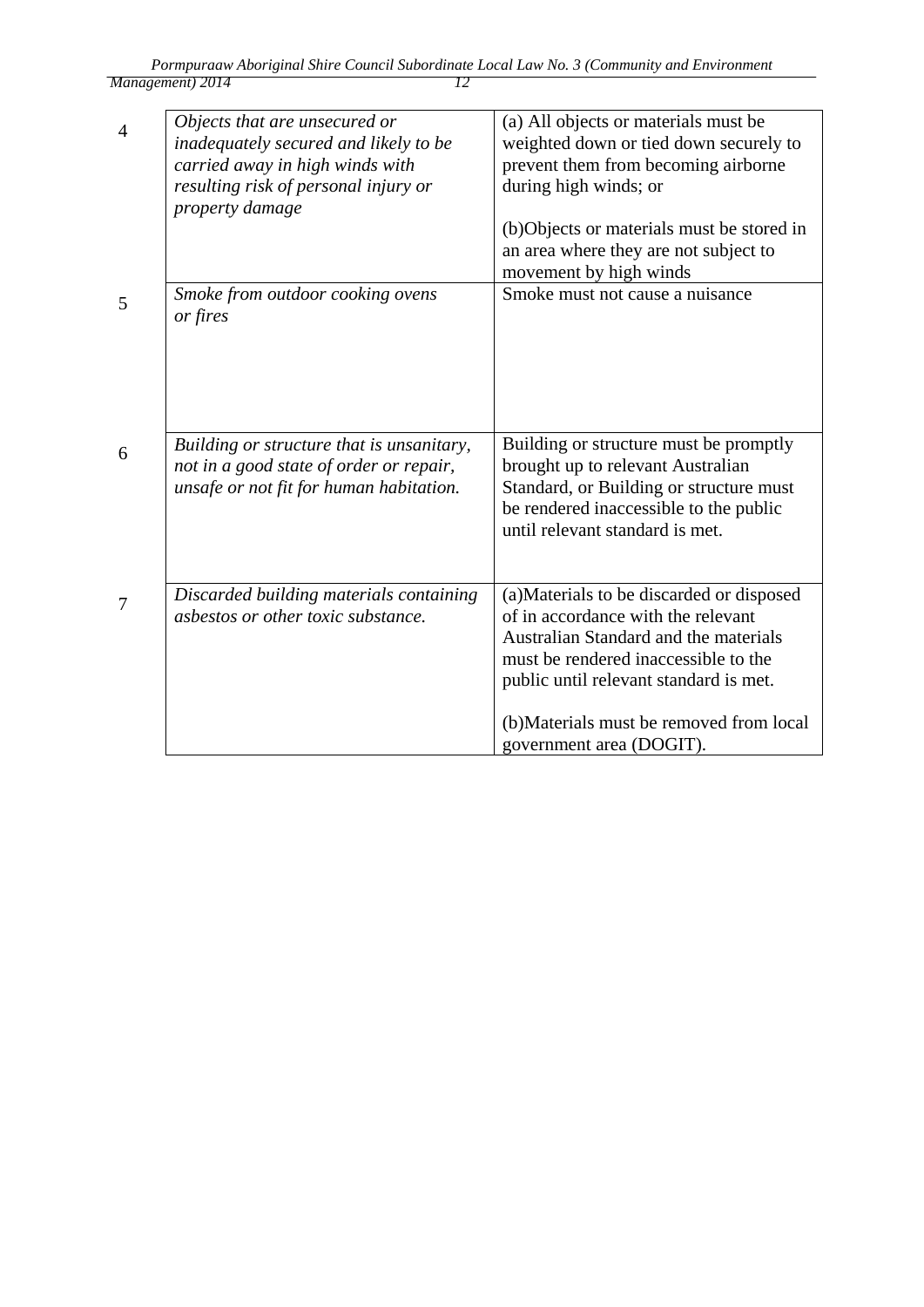# <span id="page-12-0"></span>**Schedule 5 Prescribed noise standards**

Section 11

| <b>Column 1</b>                                                                                            | <b>Column 2</b>                                                                                                                                                                                                                                                                                                                             | <b>Column 3</b>                               |
|------------------------------------------------------------------------------------------------------------|---------------------------------------------------------------------------------------------------------------------------------------------------------------------------------------------------------------------------------------------------------------------------------------------------------------------------------------------|-----------------------------------------------|
| <b>Section of the</b><br>Environmental<br><b>Protection Act 1994,</b><br>chapter 8, part 3B,<br>division 3 | Prescribed noise standard                                                                                                                                                                                                                                                                                                                   | Applicable part of local<br>government's area |
| 'Section $440R - Building$<br>work'                                                                        | A person must not carry out<br>building work in a way that<br>makes an audible noise:<br>a) on a business day or<br>Saturday, before 6.30am or<br>after 6.30pm; or<br>b) on any other day, at<br>any time;<br>c) whilst a funeral or<br>tombstone opening is being<br>held in the vicinity of the                                           | Entire local government<br>area.              |
| 'Section 440S-Regulated<br>devices'                                                                        | activity.<br>A person must not operate a<br>regulated device in a way<br>that makes audible noise:<br>a) on a business day or<br>Saturday, before 7.00am or<br>after 7.00pm; or<br>b) on other day before<br>8.00am or after 7.00pm; or<br>c) whilst a funeral or<br>tombstone opening is being<br>held in the vicinity of the<br>activity. | Entire local government<br>area.              |
| 'Section 440T-Pumps'                                                                                       | An occupier of the premises<br>must not use, or permit the<br>use of, the pump on any day-<br>a)Before 7.00am, if it<br>makes an audible noise; or<br>b) From $7.00am$ to $7.00pm$ ,<br>if it makes a noise of more                                                                                                                         | Entire local government<br>area.              |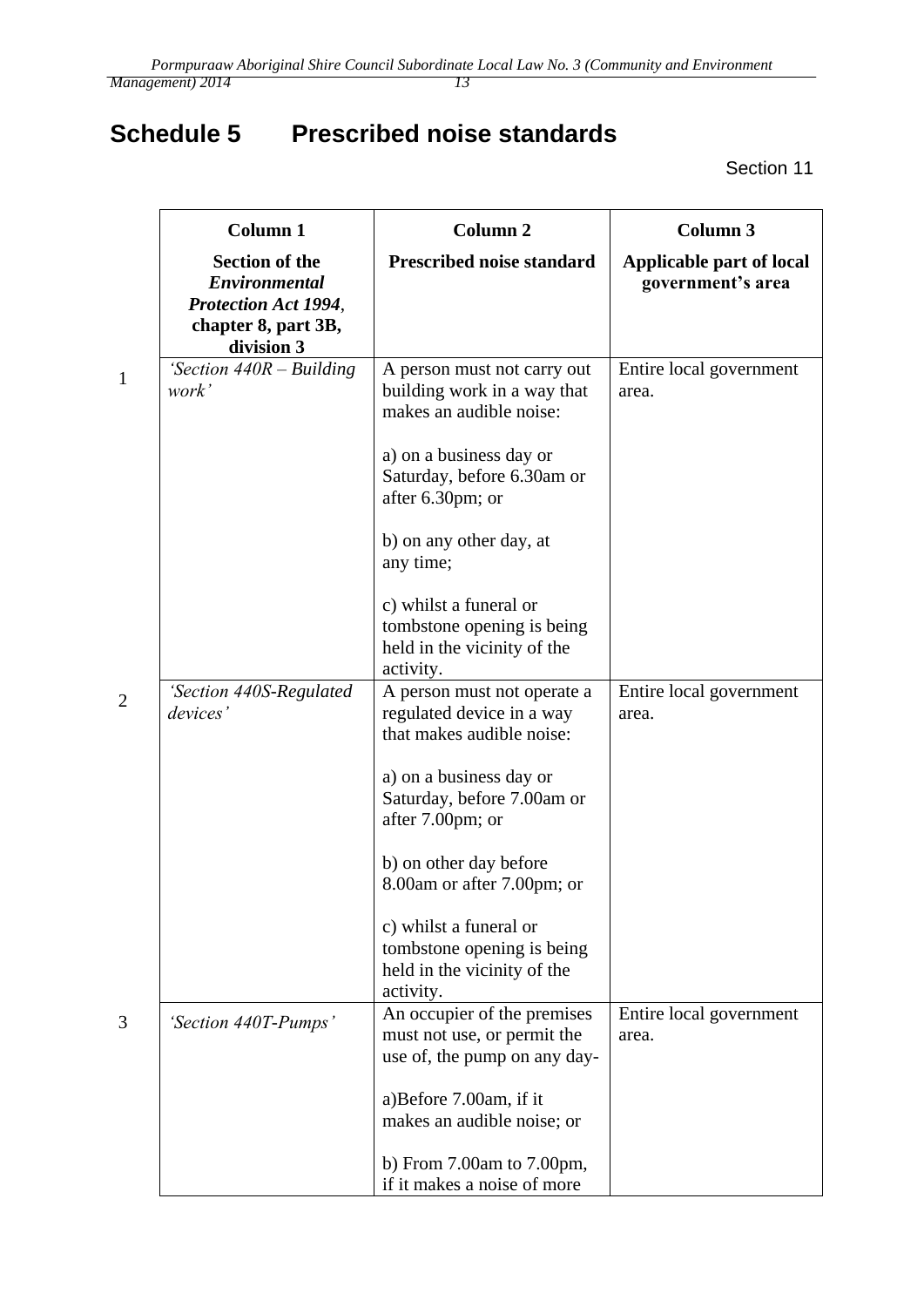|                                               | than $3dB(A)$ above the<br>background level; or                                                                    |                                        |
|-----------------------------------------------|--------------------------------------------------------------------------------------------------------------------|----------------------------------------|
|                                               | c) After $10.00 \text{pm}$ , if it<br>makes an audible noise; or                                                   |                                        |
|                                               | d) Whilst a funeral or<br>tombstone opening is being<br>held in the vicinity of the<br>activity.                   |                                        |
| 'Section 440U Air-<br>conditioning equipment' | An occupier of the premises<br>must not use, or permit the<br>use of, the pump on any day-                         | <b>Entire Local Government</b><br>area |
|                                               | a) Before 7.00am, if it makes<br>a noise more than $3dB(A)$<br>above the background level;<br><b>or</b>            |                                        |
|                                               | b) From $7.00am$ to $10.00pm$ ,<br>if it makes a noise of more<br>than $5dB(A)$ above the<br>background level; or  |                                        |
|                                               | c) After 10.00pm, if it makes<br>a noise more than $3dB(A)$<br>above the background level.                         |                                        |
| 'Section<br>440VRefrigeration<br>equipment'   | The persons must not use, or<br>permit the use of, the<br>refrigeration equipment on<br>any day:-                  | Entire local government<br>area.       |
|                                               | a) Before 7.00am if it makes<br>a noise of more than $3dB(A)$<br>above the background level;<br><b>or</b>          |                                        |
|                                               | b) From $7.00$ am to $10.00$ pm,<br>if it makes a noise of more<br>than $5dB(A)$ above the<br>background level; or |                                        |
|                                               | c) After 10.00pm, if it makes<br>a noise of more than $3dB(A)$<br>above the background level.                      |                                        |
| 'Section 440W-Indoor<br>Venues'               | An occupier of a building<br>must not use, or permit<br>the use of, the building as<br>an indoor venue on any      | Entire local government<br>area.       |

4

5

6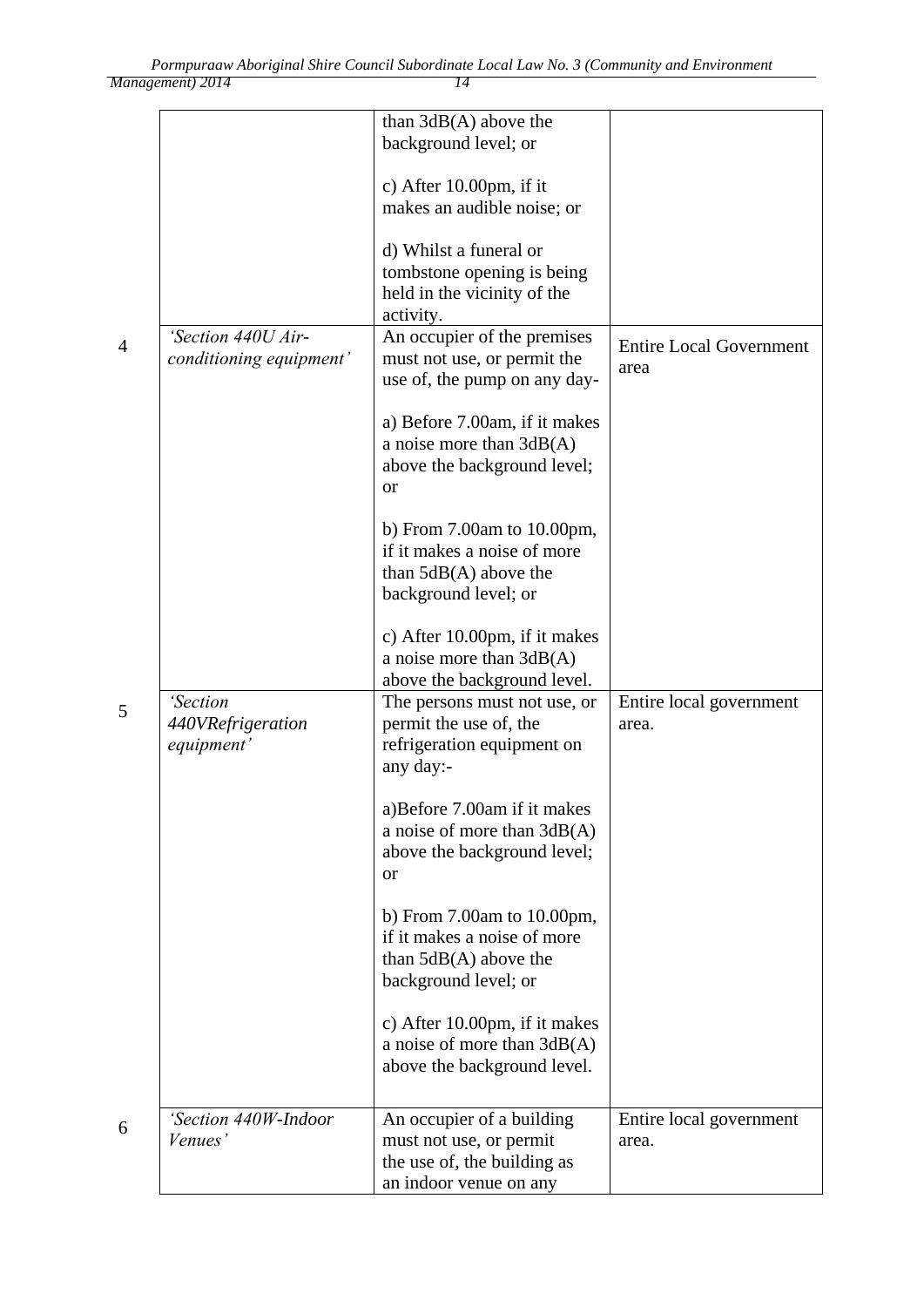*Management) 2014 15*

|                                                                                         | day-                                                                                                                             |                                  |
|-----------------------------------------------------------------------------------------|----------------------------------------------------------------------------------------------------------------------------------|----------------------------------|
|                                                                                         | a)Before 7.00am, if the use<br>makes an audible noise; or                                                                        |                                  |
|                                                                                         | b) From $7.00$ am to $10.00$ pm,<br>if the use makes a noise of<br>more than $5dB(A)$ above the<br>background level; or          |                                  |
|                                                                                         | c) From $10.00$ pm to<br>midnight, if the use makes a<br>noise of more than $3dB(A)$<br>above the background level;<br><b>or</b> |                                  |
|                                                                                         | d) Whilst a funeral or<br>tombstone opening is being<br>held in the vicinity of the<br>activity.                                 |                                  |
| 'Section 440X-Open-air<br>events'                                                       | An occupier of premises<br>must not use, or permit the<br>use of, the premises for an<br>open-air event on any day-              | Entire local government<br>area. |
|                                                                                         | a) Before 7.00am, if the use<br>causes audible noise; or                                                                         |                                  |
|                                                                                         | b) From $7.00$ am to $10.00$ pm,<br>if the use causes noise of<br>more than $70dB(A)$ ; or                                       |                                  |
|                                                                                         | c) From $10.00$ pm to<br>midnight, if the use causes<br>noise of more than the lesser<br>of the following-                       |                                  |
|                                                                                         | i.50dB(A);<br>ii. $10dB(A)$ above the<br>background level; or                                                                    |                                  |
|                                                                                         | d) Whilst a funeral or<br>tombstone opening is being<br>held in the vicinity of the<br>activity.                                 |                                  |
| 'Section 440Y-Amplifier<br>devices other than at<br>indoor venue or open-air<br>event.' | The person must not operate<br>the device in any way that<br>makes audible noise-                                                | Entire local government<br>area. |
|                                                                                         | a)On a business day, before                                                                                                      |                                  |

7

8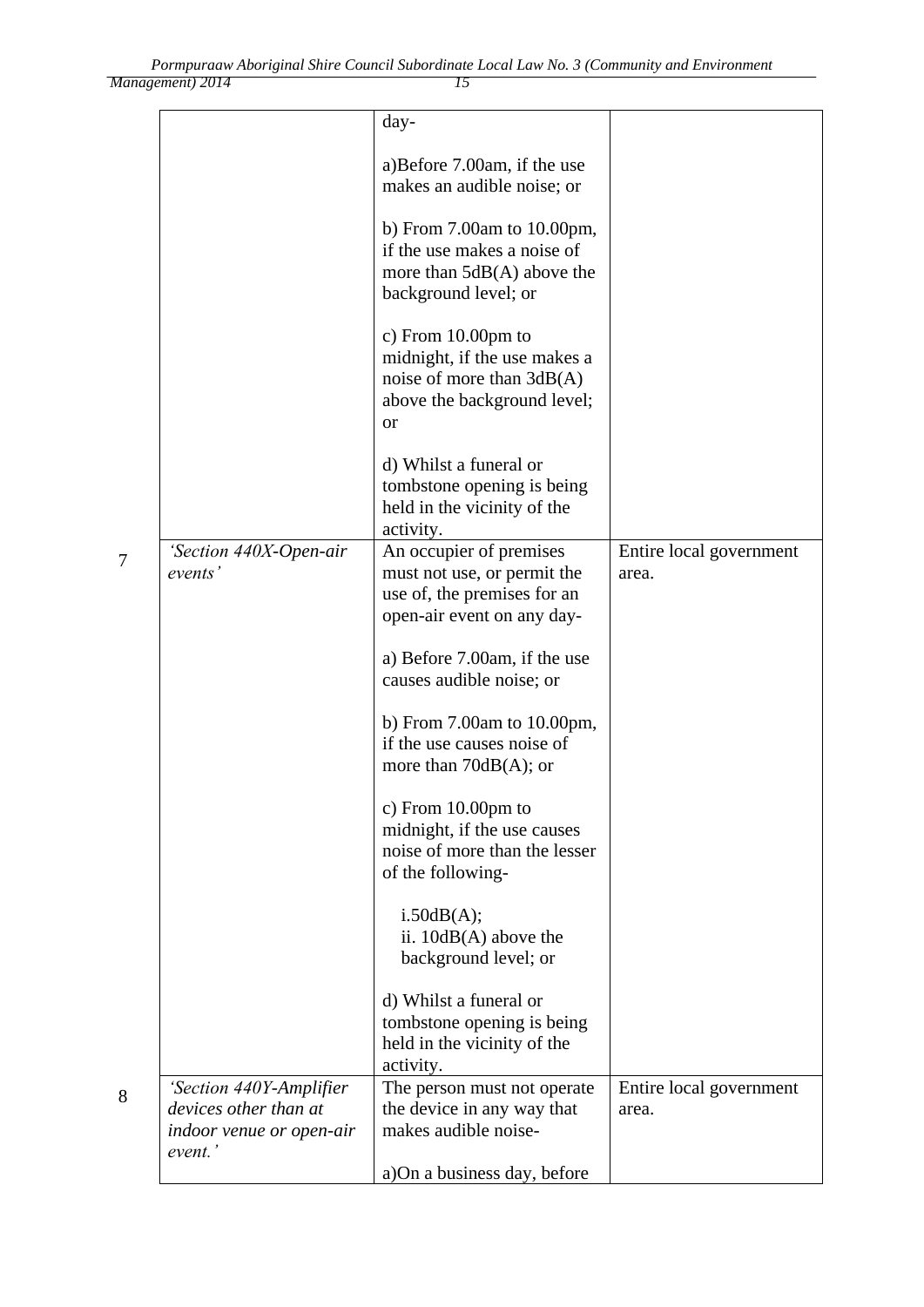| Management) 2014 |  |
|------------------|--|

|    |                                                              | 7.00am, or after 10.00pm;or                                                                                         |                                  |
|----|--------------------------------------------------------------|---------------------------------------------------------------------------------------------------------------------|----------------------------------|
|    |                                                              | b) On any other day, before<br>8.00am or after 6.00pm;or                                                            |                                  |
|    |                                                              | c) Whilst a funeral or                                                                                              |                                  |
|    |                                                              | tombstone opening is being<br>held in the vicinity of the                                                           |                                  |
|    |                                                              | activity.                                                                                                           |                                  |
| 9  | 'Section 440ZAOperating<br>power boat engine at<br>premises' | A person must not operate,<br>or permit the operation of, a<br>power boat engine at<br>premises in a way that makes | Entire local government<br>area. |
|    |                                                              | audible noise-                                                                                                      |                                  |
|    |                                                              | a) On a business day or                                                                                             |                                  |
|    |                                                              | Saturday, before 7.00am or<br>after 7.00pm; or                                                                      |                                  |
|    |                                                              | b) On any other day, before<br>8.00am or after 6.30pm; or                                                           |                                  |
|    |                                                              |                                                                                                                     |                                  |
|    |                                                              | c) Whilst a funeral or<br>tombstone opening is being                                                                |                                  |
|    |                                                              | held in the vicinity of the<br>activity.                                                                            |                                  |
| 10 | 'Section 440ZB-Blasting'                                     | A person must not conduct                                                                                           | Entire local government          |
|    |                                                              | blasting if-                                                                                                        | area.                            |
|    |                                                              | a) The air blast overpressure<br>is more than 115db Z peak                                                          |                                  |
|    |                                                              | for 4 out of any 5                                                                                                  |                                  |
|    |                                                              | consecutive blasts; or                                                                                              |                                  |
|    |                                                              | b) The air blast overpressure                                                                                       |                                  |
|    |                                                              | is more than 120dB Z peak<br>for any blast; or                                                                      |                                  |
|    |                                                              | c) The ground vibration                                                                                             |                                  |
|    |                                                              | is:<br>i. For vibrations of                                                                                         |                                  |
|    |                                                              | more than 35Hz-more                                                                                                 |                                  |
|    |                                                              | than 25mm a second                                                                                                  |                                  |
|    |                                                              | ground vibration, peak<br>particle velocity; or                                                                     |                                  |
|    |                                                              | ii. For vibrations of no                                                                                            |                                  |
|    |                                                              | more than 35Hz-more                                                                                                 |                                  |
|    |                                                              | than 10mm a second<br>ground vibration, peak                                                                        |                                  |